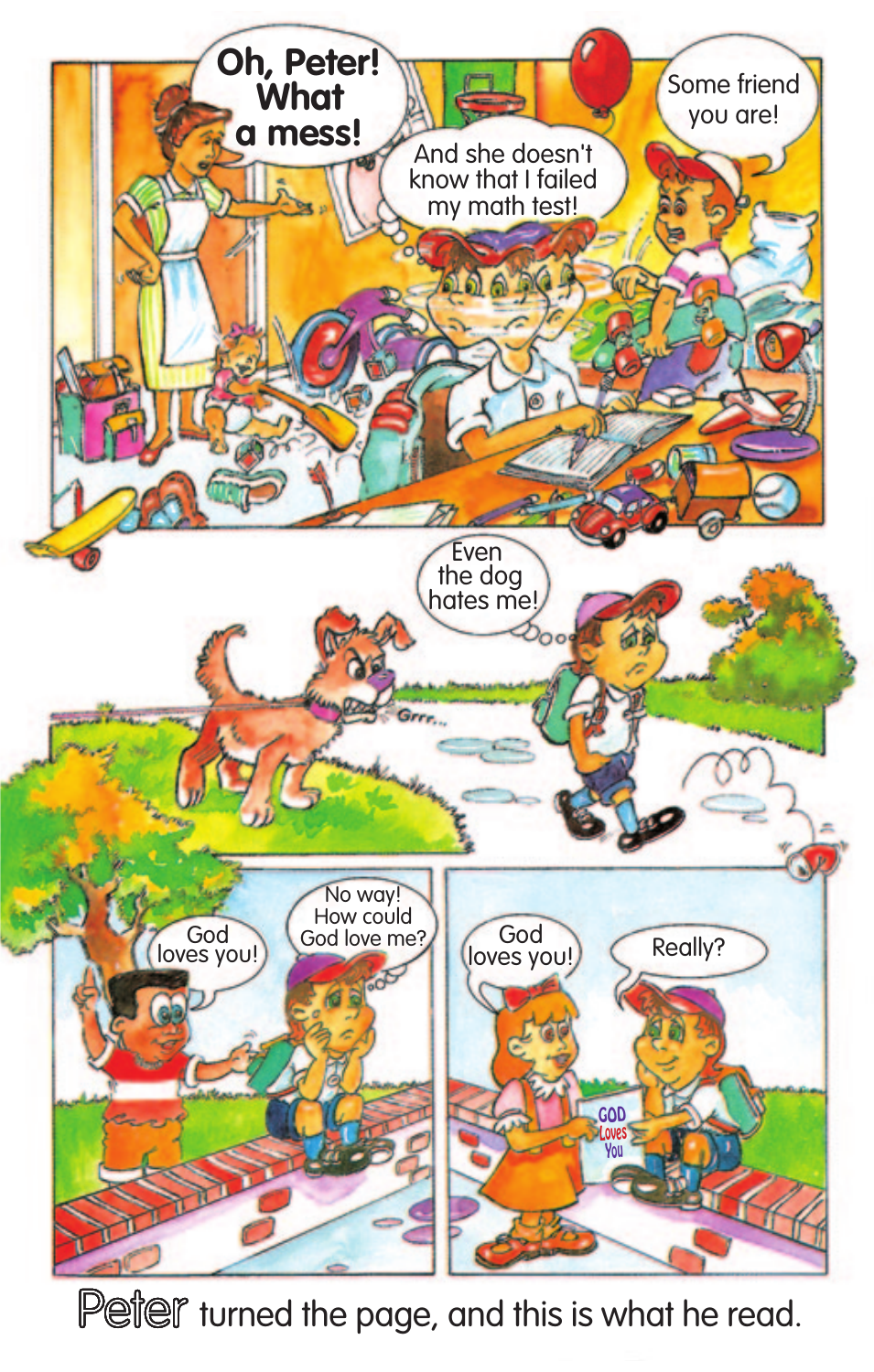Roonf CoRD